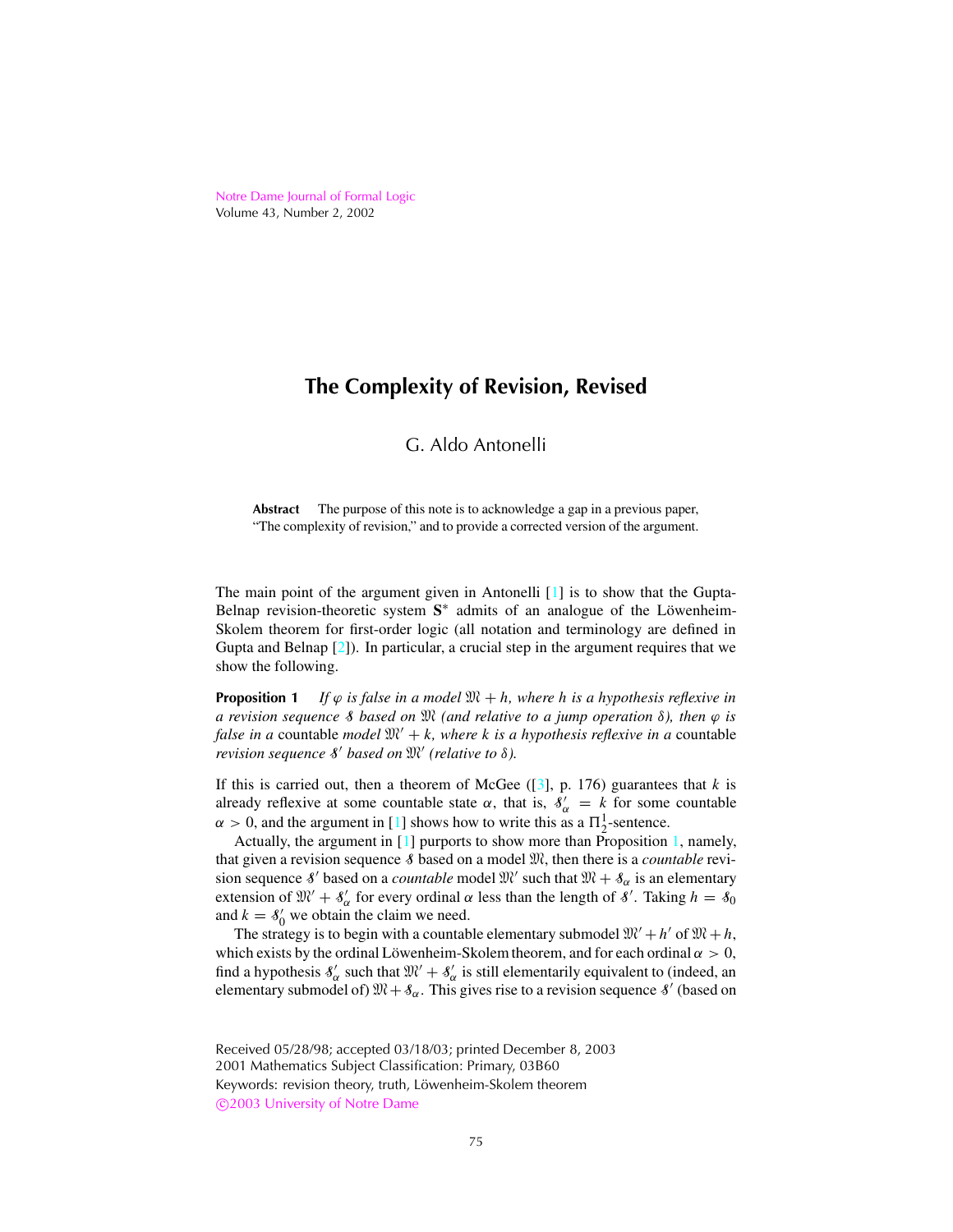<span id="page-1-0"></span>76 G. Aldo Antonelli

the countable model  $\mathfrak{M}'$ ) in which *h'* is reflexive (since each  $\mathfrak{M}+\mathfrak{F}_{\alpha}$  is an elementary extension of  $\mathfrak{M}' + \mathfrak{F}'_{\alpha}$ ).

Naturally, one would like to construct the new revision sequence  $\delta'_{\alpha}$  by induction on  $\alpha$ , the case for  $\alpha = 0$  being served on a silver platter by the Löwenheim-Skolem theorem. The inductive case appears to go through: one shows by induction on  $\varphi(x_1, \ldots, x_n)$  that  $d_1, \ldots, d_n \in \mathbb{N}$  satisfy  $\varphi$  in  $\mathbb{N}$  if and only if they satisfy the formula obtained from  $\varphi$  by replacing each occurrence of the definiendum *G* by the definiens *A*(*G*); and similarly that  $d_1, \ldots, d_n \in \mathfrak{M}'$  satisfy  $\varphi$  in  $\mathfrak{M}$  if and only if they satisfy the formula obtained from  $\varphi$  by replacing each occurrence of the definiendum *G* by the definiens *A*(*G*). The elementary equivalence of  $\mathfrak{M} + \mathfrak{F}_{\alpha+1}$  and  $\mathfrak{M}' + \mathfrak{F}'_{\alpha+1}$ then follows from the elementary equivalence of  $\mathfrak{M} + \mathfrak{F}_{\alpha}$  and  $\mathfrak{M}' + \mathfrak{F}'_{\alpha}$ . (The argument in [\[1](#page-2-0)] is a little too swift on this point too).

However, the construction breaks down at the limit stage. For  $\lambda$  a limit ordinal, we need to find a hypothesis  $k = \mathcal{S}'_\lambda$  such that *k* coheres with  $\mathcal{S}'_\beta$  (for  $\beta < \lambda$ ), and  $\mathfrak{M}' + k$ is an elementary submodel of  $\mathfrak{M} + \mathfrak{F}_{\lambda}$ . The condition that  $\mathfrak{M}' + k$  be an elementary submodel of  $\mathfrak{M} + \mathfrak{F}_{\lambda}$  forces us to put  $k = \mathfrak{F}_{\lambda} \cap \mathfrak{M}'$  and then we are left with the task of showing that the submodel is elementary. Contrary to what is asserted in  $[1]$ , this cannot be ascertained by induction on  $\varphi$ , the crucial case being—not surprisingly the quantifier case. Observe that the two models are known to be equivalent over the base langauge  $\mathcal L$  and that we want to show that they are still equivalent when the language is expanded with the new predicate symbol *G*. But the only thing we know about the extensions  $\delta_{\lambda}$  and  $\delta'_{\lambda}$  of the predicate *G* is that they both cohere with the previous stages, and this does not seem enough to push the induction through.

It seems, therefore, that a different approach is called for. But before we set out to explain what that approach might look like, let us observe that the problem would be quickly disposed of if we had a positive answer to the following question.

**Question 2** *Suppose* M<sup>0</sup> *is an elementary submodel of* M *(over a language* L*) and suppose* L<sup>+</sup> *is the expansion obtained by adding a 1-place predicate symbol G. Let*  $A ⊂ \mathbb{N}$  *and* suppose  $\mathbb{N}$  + *A is* the expansion of  $\mathbb{N}$  *interpreting G over A. Is there*  $a$  *set*  $B \subseteq \mathfrak{M}'$  *such that*  $\mathfrak{M}' + B$  *is an elementary submodel of*  $\mathfrak{M} + A$ ?

The following counterexample, due to McGee, shows that the problem has a negative answer: let  $\mathfrak{M}$  be a countable nonstandard model of arithmetic and  $\mathfrak{M}'$  be its standard part. Put  $A = \{x \in \mathbb{N} \mid x \text{ is nonstandard}\},\$ and let  $\mathbb{N} + A$  be the expansion of  $\mathbb{N}$ interpreting *G* as *A*. Then there cannot be any subset *B* of  $\mathfrak{M}'$  such that  $\mathfrak{M} + A$  is an elementary extension of  $\mathfrak{M}' + B$ , for  $\mathfrak{M} + A$  verifies all sentences

$$
\exists x \ G(x),
$$
  
\n
$$
\forall x \ (G(x) \to 0 < x),
$$
  
\n
$$
\forall x \ (G(x) \to s(0) < x),
$$
  
\n...  
\n
$$
\forall x \ (G(x) \to s^n(0) < x),
$$
  
\n...

We now turn to the problem of finding a solution to the original problem in Proposition [1.](#page-0-0) As it turns out, the main idea here is to apply the Löwenheim-Skolem theorem "wholesale" to the entire revision sequence and not pointwise only to the first stage of the sequence.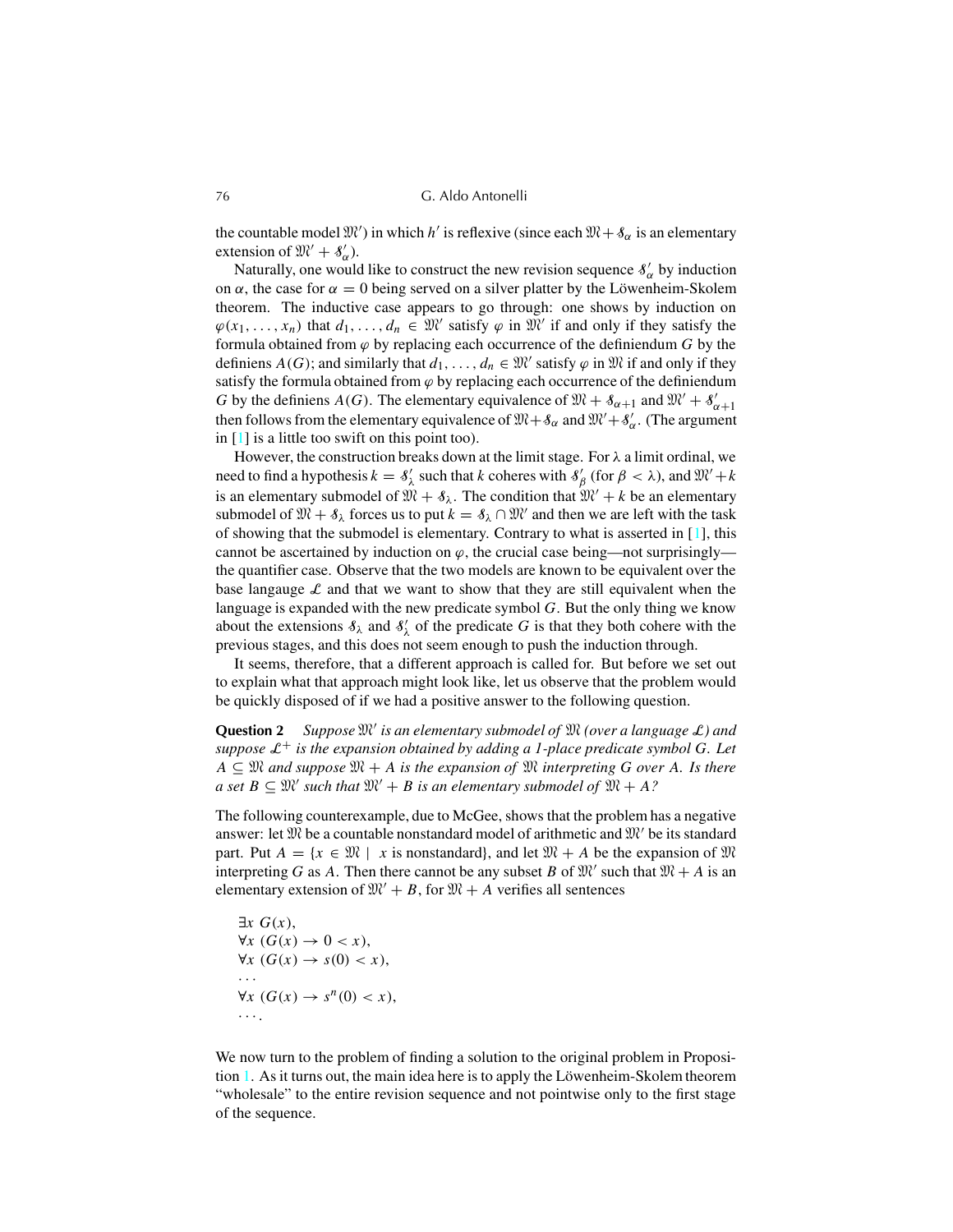<span id="page-2-0"></span>Here are the details. At the outset, we are given a revision sequence  $\delta$  based on a model  $\mathfrak{M}$  and a hypothesis *h* that is reflexive in  $\mathfrak{F}$ ; we also assume that a given sentence  $\varphi$  is false in  $\mathfrak{M} + h$ . The already-mentioned result of McGee ([\[3](#page-3-0)], p. 176) ensures that under these circumstances *h* already reappears as  $\delta_{\alpha}$  where  $\alpha$  is bounded by the cardinality of  $\mathfrak{M}$  (or  $\aleph_0$ , if  $\mathfrak{M}$  is finite). Therefore, we can assume that  $\delta$  itself has length bounded by the cardinality of M.

What we want now is the following.

**Problem 3** Given an ordinal  $\alpha$  and a revision sequence *8* of length  $\alpha$  based on a model  $\mathfrak{M}$  such that the sentence  $\varphi$  fails on some hypothesis reflexive in  $\delta$ , find a revision sequence  $\delta'$  of countable length  $\alpha_0$ , based on a countable model  $\mathfrak{M}'$  and a hypothesis *k* reflexive in  $\delta'$ , such that  $\varphi$  fails in  $\mathfrak{M}' + k$ .

We consider the sequence of models  $\mathfrak{M}+\mathfrak{F}_{\beta}$ , for  $\beta < \alpha$  and find a standard model  $\mathfrak{G}$ of set theory in which such a sequence exists as a set. By Löwenheim-Skolem theorem,  $\Im$  has a countable elementary submodel  $\Im'$ . Then by elementary equivalence the following is true in  $\mathfrak{G}'$  since it is true in  $\mathfrak{G}$ .

There exists a function f, a set (i.e., a "model")  $M'$  and an ordinal  $\alpha_0$  such that

- 1. the domain of  $f$  is  $\alpha_0$ ; and
- 2. for every  $\beta < \alpha_0$  the value  $f(\beta)$  is a subset of M'; and
- 3. each model  $M + f(\beta + 1)$  is the "jump" of  $M' + f(\beta)$ ; and
- 4. for each limit  $\lambda < \alpha_0$ ,  $f(\lambda)$  coheres with all the previous  $f(\beta)$ ; and
- 5. there is  $\beta < \alpha_0$  such that  $\beta > 0$  and  $f(\beta) = f(0)$  (i.e.,  $f(0)$  is reflexive); and
- 6.  $M + f(0) \models \neg \varphi$ .

We can define a model  $\mathfrak{M}'$  having  $M'$  as universe and a sequence of subsets  $\mathcal{S}'$ . In order to establish  $(3)$  we need to verify that  $\delta'$  is indeed a revision sequence. Now the coherence condition, as we mentioned, is elementary and therefore preserved. In addition, we need to verify that the ordinals of  $\mathfrak{G}'$  are standard.

But the ordinals of  $\mathfrak{G}'$  must be standard: for if the ordinals of  $\mathfrak{G}$  are standard to begin with, they will still be standard in any submodel of  $\mathfrak G$  and therefore also in  $\mathfrak G'.$ This ensures that  $\delta'$  is a revision sequence "in the real world" and not only in  $\mathfrak{G}'$ . Moreover, since  $\mathfrak{G}'$  is countable, the ordinal  $\alpha_0$  giving the length of the new revision sequence will also be countable (even if it is uncountable "from the point of view" of  $\mathfrak{G}'$ ). This establishes (3).

One more point requires attention: as stated, the proof is not formalizable in ZFC because it presupposesthe existence of a standard model of ZFC containing the given revision sequence. This is only a worry if we were interested in a ZFC-proof, and not just in a proof. But even this residual worry can be assuaged by requiring the model  $\Im$  to be a model of a finite fragment of ZFC that is still large enough to prove the required facts about the revision sequence  $\delta$ .

#### **References**

[1] Antonelli, G. A., "The complexity of revision," *Notre Dame Journal of Formal Logic*, vol. 35 (1994), pp. 67–72. Zbl [0801.03021.](http://www.emis.de/cgi-bin/MATH-item?0801.03021) MR [95d:03042.](http://www.ams.org/mathscinet-getitem?mr=95d:03042) [75,](#page-0-0) [76](#page-1-0)